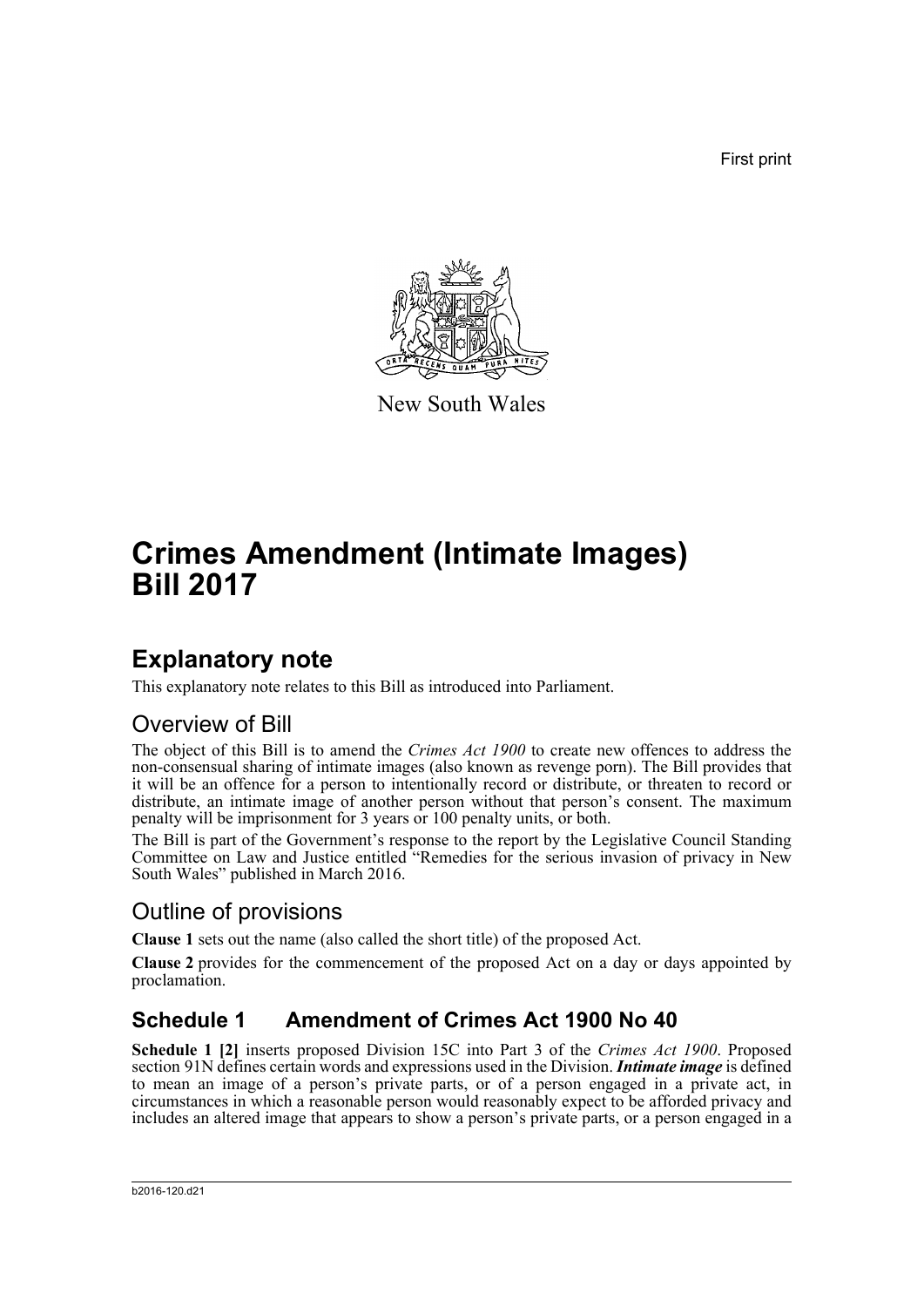private act, in circumstances in which a reasonable person would reasonably expect to be afforded privacy. *Private parts* include a person's genital area or anal area (whether bare or covered by underwear) and breasts of a female person or of a transgender or intersex person identifying as female.

Proposed section 91O provides for the meaning of consent in the proposed offences.

Proposed section 91P makes it an offence to intentionally record an intimate image of another person without the consent of that person and knowing the person did not consent to the recording (or being reckless as to whether the person consented).

Proposed section 91Q makes it an offence to intentionally distribute an intimate image of another person without the consent of that person and knowing the person did not consent to the distribution (or being reckless as to whether the person consented).

Proposed section 91R makes it an offence to threaten to record or distribute an intimate image of another person without the consent of that person and intending to cause that other person to fear the threat will be carried out.

The maximum penalty for each offence is imprisonment for 3 years or 100 penalty units or both. The approval of the Director of Public Prosecutions will be needed for a prosecution for any of the offences against a person under the age of 16 years.

Proposed section 91S enables a court that finds a person guilty of an offence against proposed section 91P or 91Q to order the person to take reasonable action to remove, delete or destroy the intimate image concerned. It will be an offence to contravene such an order, with a maximum penalty of imprisonment for 2 years or 50 penalty units or both.

Proposed section 91T contains certain exceptions to the offences. The exceptions apply to conduct done for genuine medical or scientific purposes, law enforcement or legal proceedings and to conduct that a reasonable person would consider to be acceptable.

**Schedule 1 [3]** makes it clear that the new offences of intentionally recording or intentionally distributing an intimate image without consent are offences of specific intent under Part 11A of the *Crimes Act 1900*. This means that evidence that the accused person was intoxicated at the time of the offence may be taken into account in determining whether the person had the required intent for the offence. This is consistent with the general rule for offences of specific intent as expressed in section 428B of the *Crimes Act 1900*.

**Schedule 1 [1]** amends the definition of *private parts* in an offence relating to voyeurism for consistency with the definition used in the proposed Division.

#### **Schedule 2 Amendment of other Acts**

**Schedule 2.1** amends the *Child Protection (Working with Children) Act 2012* to provide that a risk assessment is required under that Act for a person who is convicted of an offence under proposed section 91P, 91Q or 91R of the *Crimes Act 1900* where the offence is committed against a child while the person was an adult.

**Schedule 2.2** amends the *Crimes (Domestic and Personal Violence) Act 2007* to provide that the new offences under proposed sections 91P, 91Q and 91R of the *Crimes Act 1900* are *personal violence offences* under the *Crimes (Domestic and Personal Violence) Act 2007* for the purposes of apprehended violence orders.

**Schedule 2.3** amends the *Criminal Procedure Act 1986* to provide that the new offences under proposed sections 91P, 91Q and 91R of the *Crimes Act 1900* are indictable offences listed in Table 2, that is, they are to be dealt with summarily unless the prosecutor elects to have them dealt with on indictment. The maximum fine that may be imposed by the Local Court when dealing with the new offences will be 50 penalty units.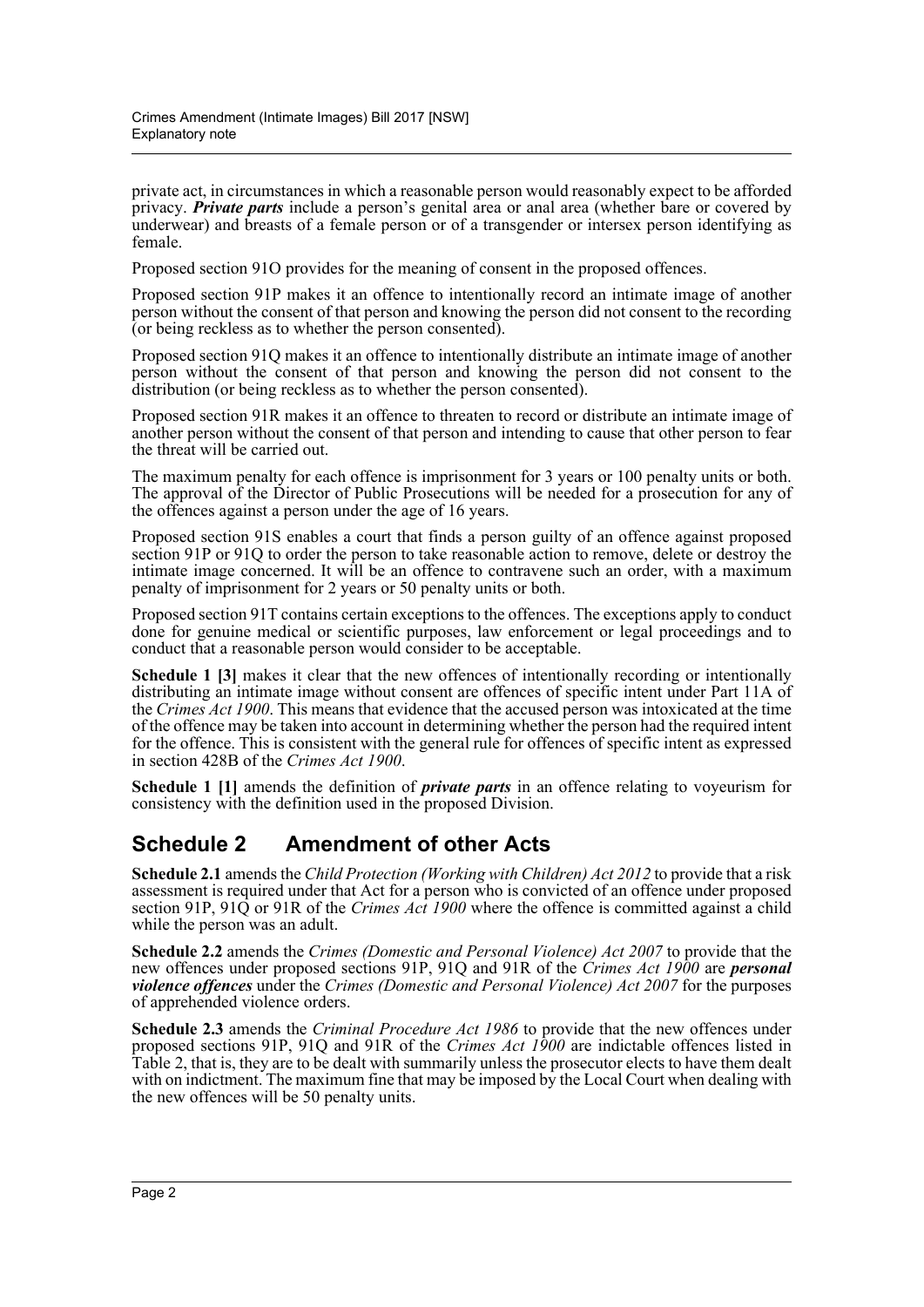First print



New South Wales

# **Crimes Amendment (Intimate Images) Bill 2017**

## **Contents**

|                                                         |  |                                | Page |
|---------------------------------------------------------|--|--------------------------------|------|
|                                                         |  | Name of Act                    |      |
|                                                         |  | Commencement                   | ົ    |
| Amendment of Crimes Act 1900 No 40<br><b>Schedule 1</b> |  |                                |      |
| Schedule 2                                              |  | <b>Amendment of other Acts</b> |      |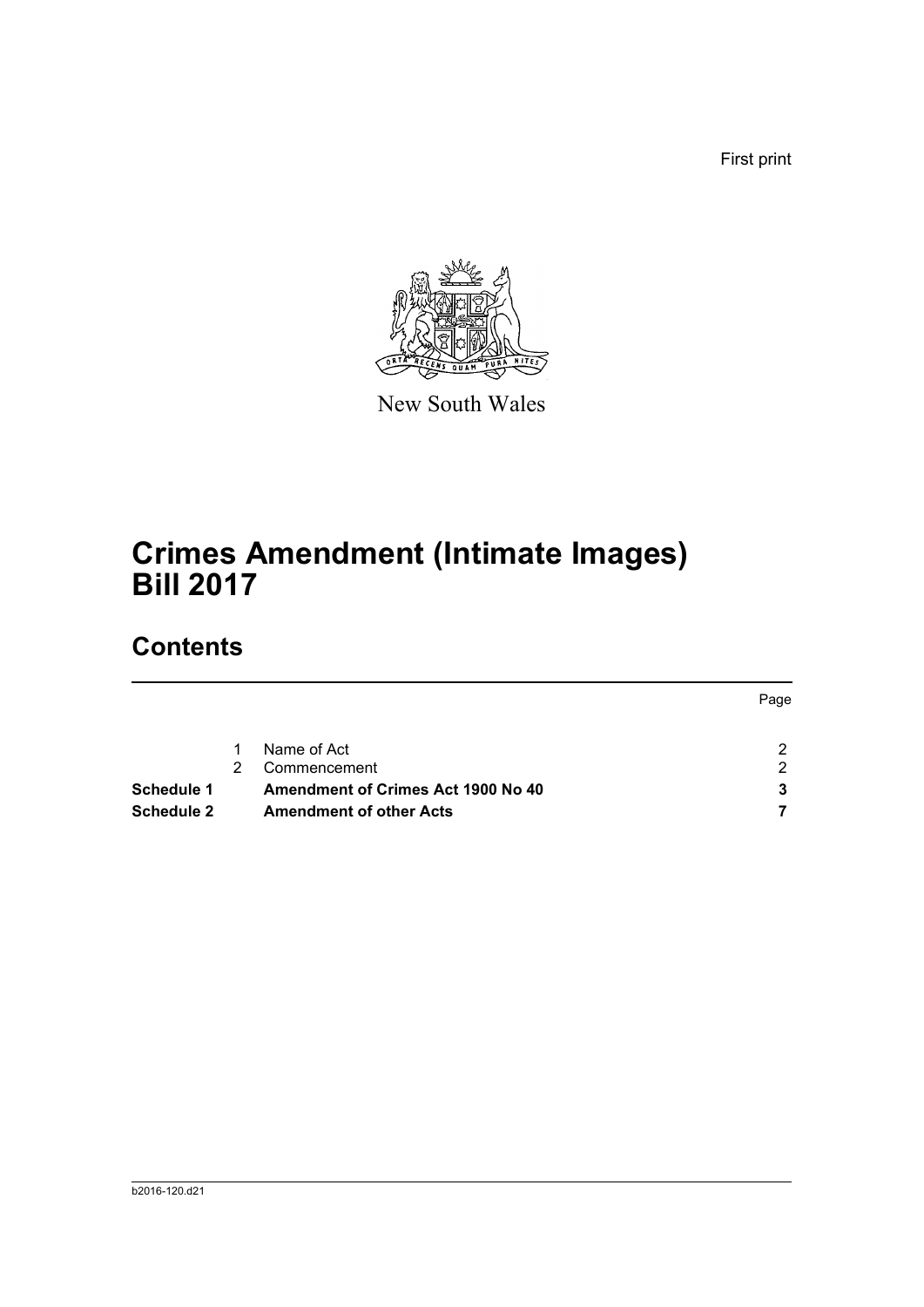

New South Wales

# **Crimes Amendment (Intimate Images) Bill 2017**

No , 2017

#### **A Bill for**

An Act to amend the *Crimes Act 1900* to create offences relating to the non-consensual recording and distribution of intimate images; and for other purposes.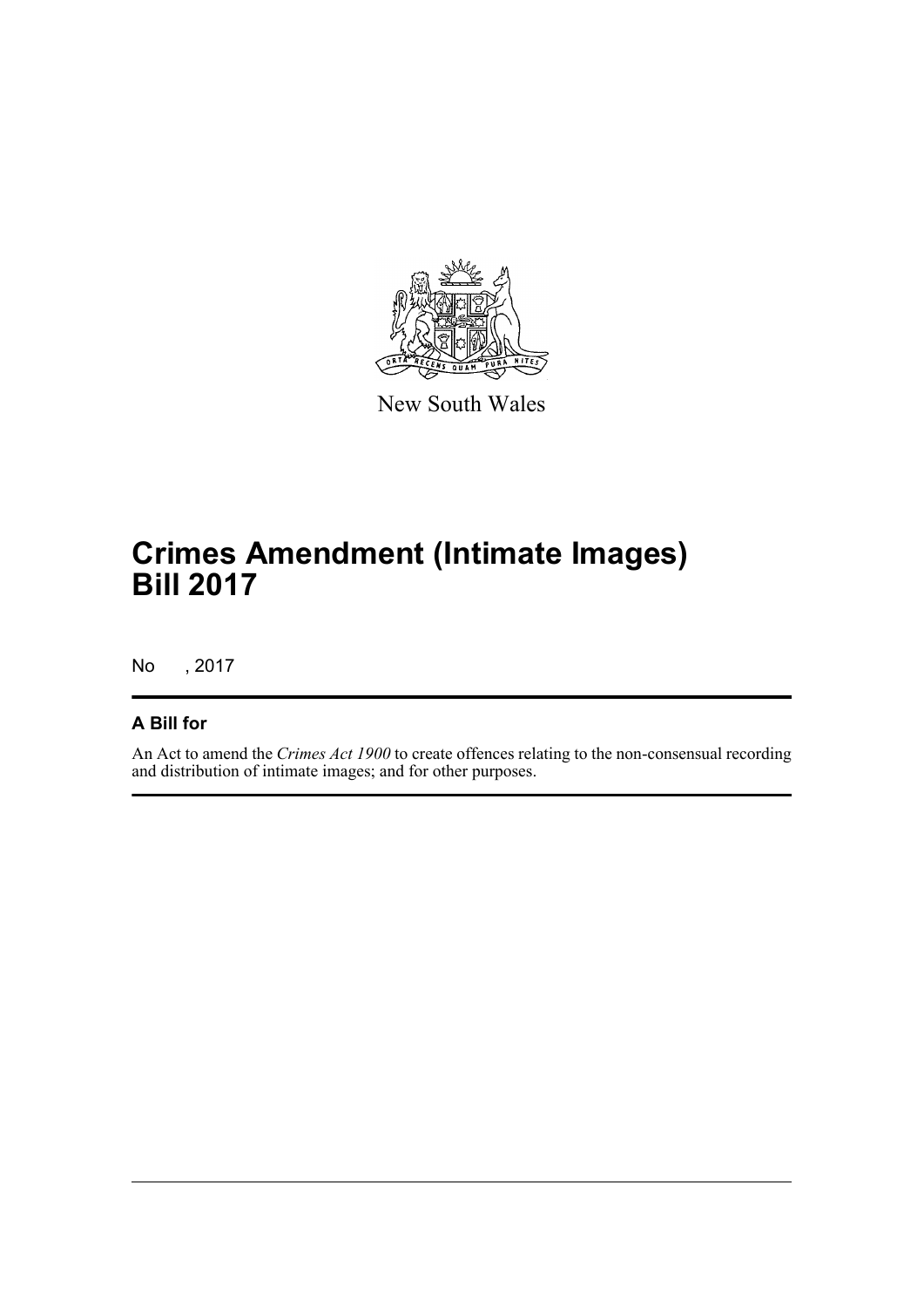Crimes Amendment (Intimate Images) Bill 2017 [NSW]

<span id="page-4-0"></span>

| The Legislature of New South Wales enacts: |  |
|--------------------------------------------|--|
|--------------------------------------------|--|

<span id="page-4-1"></span>

|              | Name of Act                                                          | $\mathcal{P}$ |  |
|--------------|----------------------------------------------------------------------|---------------|--|
|              | This Act is the Crimes Amendment (Intimate Images) Act 2017.         | 3             |  |
| $\mathbf{2}$ | <b>Commencement</b>                                                  |               |  |
|              | This Act commences on a day or days to be appointed by proclamation. | 5             |  |

1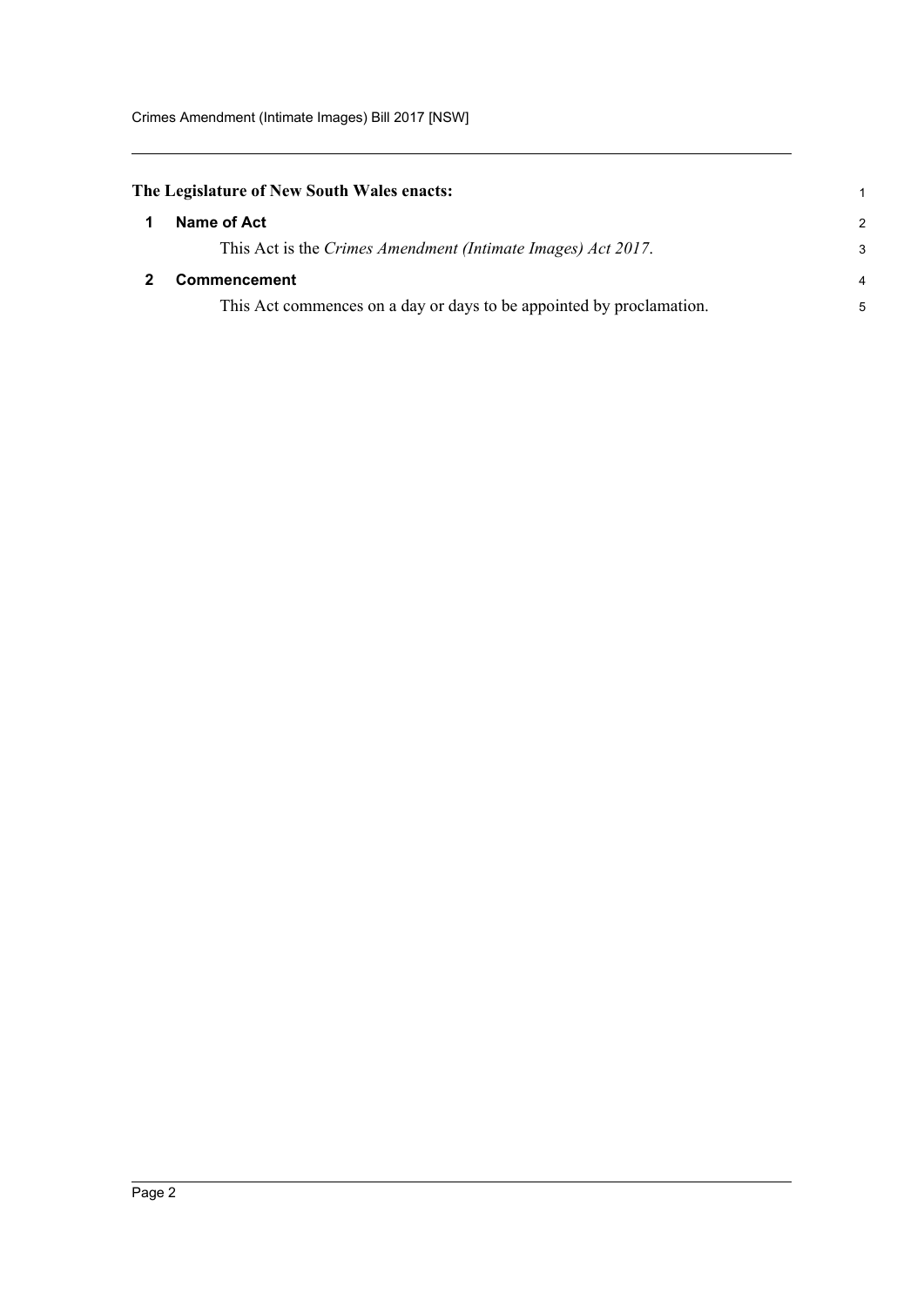<span id="page-5-0"></span>

|                              |     |                          |                                                                                                                                                                                                                      | 1                                                                                                                                                                                                                                                                                                                                                                                                                                                                                                                                                                                                                                                                                                                                                                                                                                                                                                                                                                                                                                        |
|------------------------------|-----|--------------------------|----------------------------------------------------------------------------------------------------------------------------------------------------------------------------------------------------------------------|------------------------------------------------------------------------------------------------------------------------------------------------------------------------------------------------------------------------------------------------------------------------------------------------------------------------------------------------------------------------------------------------------------------------------------------------------------------------------------------------------------------------------------------------------------------------------------------------------------------------------------------------------------------------------------------------------------------------------------------------------------------------------------------------------------------------------------------------------------------------------------------------------------------------------------------------------------------------------------------------------------------------------------------|
|                              |     |                          |                                                                                                                                                                                                                      |                                                                                                                                                                                                                                                                                                                                                                                                                                                                                                                                                                                                                                                                                                                                                                                                                                                                                                                                                                                                                                          |
|                              |     |                          |                                                                                                                                                                                                                      | 3                                                                                                                                                                                                                                                                                                                                                                                                                                                                                                                                                                                                                                                                                                                                                                                                                                                                                                                                                                                                                                        |
|                              |     |                          |                                                                                                                                                                                                                      | 4                                                                                                                                                                                                                                                                                                                                                                                                                                                                                                                                                                                                                                                                                                                                                                                                                                                                                                                                                                                                                                        |
|                              |     | (a)                      | a person's genital area or anal area, whether bare or covered by<br>underwear, or                                                                                                                                    | 5<br>6                                                                                                                                                                                                                                                                                                                                                                                                                                                                                                                                                                                                                                                                                                                                                                                                                                                                                                                                                                                                                                   |
|                              |     | (b)                      | the breasts of a female person, or transgender or intersex person<br>identifying as female.                                                                                                                          | 7<br>8                                                                                                                                                                                                                                                                                                                                                                                                                                                                                                                                                                                                                                                                                                                                                                                                                                                                                                                                                                                                                                   |
|                              |     |                          |                                                                                                                                                                                                                      | 9                                                                                                                                                                                                                                                                                                                                                                                                                                                                                                                                                                                                                                                                                                                                                                                                                                                                                                                                                                                                                                        |
| $[2]$                        |     |                          |                                                                                                                                                                                                                      |                                                                                                                                                                                                                                                                                                                                                                                                                                                                                                                                                                                                                                                                                                                                                                                                                                                                                                                                                                                                                                          |
|                              |     |                          | Recording and distributing intimate images                                                                                                                                                                           | 11                                                                                                                                                                                                                                                                                                                                                                                                                                                                                                                                                                                                                                                                                                                                                                                                                                                                                                                                                                                                                                       |
| 91N                          |     |                          |                                                                                                                                                                                                                      | 12                                                                                                                                                                                                                                                                                                                                                                                                                                                                                                                                                                                                                                                                                                                                                                                                                                                                                                                                                                                                                                       |
|                              |     |                          |                                                                                                                                                                                                                      | 13                                                                                                                                                                                                                                                                                                                                                                                                                                                                                                                                                                                                                                                                                                                                                                                                                                                                                                                                                                                                                                       |
|                              |     |                          |                                                                                                                                                                                                                      | 14                                                                                                                                                                                                                                                                                                                                                                                                                                                                                                                                                                                                                                                                                                                                                                                                                                                                                                                                                                                                                                       |
|                              |     | (a)                      | send, supply, exhibit, transmit or communicate to another person, or                                                                                                                                                 | 15                                                                                                                                                                                                                                                                                                                                                                                                                                                                                                                                                                                                                                                                                                                                                                                                                                                                                                                                                                                                                                       |
|                              |     | (b)                      | make available for viewing or access by another person,                                                                                                                                                              | 16                                                                                                                                                                                                                                                                                                                                                                                                                                                                                                                                                                                                                                                                                                                                                                                                                                                                                                                                                                                                                                       |
|                              |     |                          |                                                                                                                                                                                                                      | 17                                                                                                                                                                                                                                                                                                                                                                                                                                                                                                                                                                                                                                                                                                                                                                                                                                                                                                                                                                                                                                       |
|                              |     |                          |                                                                                                                                                                                                                      | 18                                                                                                                                                                                                                                                                                                                                                                                                                                                                                                                                                                                                                                                                                                                                                                                                                                                                                                                                                                                                                                       |
|                              |     | (a)                      | in a state of undress, or                                                                                                                                                                                            | 19                                                                                                                                                                                                                                                                                                                                                                                                                                                                                                                                                                                                                                                                                                                                                                                                                                                                                                                                                                                                                                       |
|                              |     | (b)                      | using the toilet, showering or bathing, or                                                                                                                                                                           | 20                                                                                                                                                                                                                                                                                                                                                                                                                                                                                                                                                                                                                                                                                                                                                                                                                                                                                                                                                                                                                                       |
|                              |     | (c)                      | engaged in a sexual act of a kind not ordinarily done in public, or                                                                                                                                                  | 21                                                                                                                                                                                                                                                                                                                                                                                                                                                                                                                                                                                                                                                                                                                                                                                                                                                                                                                                                                                                                                       |
|                              |     | (d)                      | engaged in any other like activity.                                                                                                                                                                                  | 22                                                                                                                                                                                                                                                                                                                                                                                                                                                                                                                                                                                                                                                                                                                                                                                                                                                                                                                                                                                                                                       |
|                              |     |                          |                                                                                                                                                                                                                      | 23                                                                                                                                                                                                                                                                                                                                                                                                                                                                                                                                                                                                                                                                                                                                                                                                                                                                                                                                                                                                                                       |
| <i>intimate image</i> means: |     |                          | 24                                                                                                                                                                                                                   |                                                                                                                                                                                                                                                                                                                                                                                                                                                                                                                                                                                                                                                                                                                                                                                                                                                                                                                                                                                                                                          |
|                              |     | (a)                      | an image of a person's private parts, or of a person engaged in a private<br>act, in circumstances in which a reasonable person would reasonably<br>expect to be afforded privacy, or                                | 25<br>26<br>27                                                                                                                                                                                                                                                                                                                                                                                                                                                                                                                                                                                                                                                                                                                                                                                                                                                                                                                                                                                                                           |
|                              |     | (b)                      | an image that has been altered to appear to show a person's private<br>parts, or a person engaged in a private act, in circumstances in which a<br>reasonable person would reasonably expect to be afforded privacy. | 28<br>29<br>30                                                                                                                                                                                                                                                                                                                                                                                                                                                                                                                                                                                                                                                                                                                                                                                                                                                                                                                                                                                                                           |
|                              |     |                          |                                                                                                                                                                                                                      | 31                                                                                                                                                                                                                                                                                                                                                                                                                                                                                                                                                                                                                                                                                                                                                                                                                                                                                                                                                                                                                                       |
|                              |     | (a)                      | a person's genital area or anal area, whether bare or covered by<br>underwear, or                                                                                                                                    | 32<br>33                                                                                                                                                                                                                                                                                                                                                                                                                                                                                                                                                                                                                                                                                                                                                                                                                                                                                                                                                                                                                                 |
|                              |     | (b)                      | the breasts of a female person, or transgender or intersex person<br>identifying as female.                                                                                                                          | 34<br>35                                                                                                                                                                                                                                                                                                                                                                                                                                                                                                                                                                                                                                                                                                                                                                                                                                                                                                                                                                                                                                 |
|                              |     |                          |                                                                                                                                                                                                                      | 36                                                                                                                                                                                                                                                                                                                                                                                                                                                                                                                                                                                                                                                                                                                                                                                                                                                                                                                                                                                                                                       |
|                              | (2) |                          |                                                                                                                                                                                                                      | 37<br>38                                                                                                                                                                                                                                                                                                                                                                                                                                                                                                                                                                                                                                                                                                                                                                                                                                                                                                                                                                                                                                 |
| <b>910</b>                   |     |                          |                                                                                                                                                                                                                      | 39                                                                                                                                                                                                                                                                                                                                                                                                                                                                                                                                                                                                                                                                                                                                                                                                                                                                                                                                                                                                                                       |
|                              | (1) |                          |                                                                                                                                                                                                                      | 40                                                                                                                                                                                                                                                                                                                                                                                                                                                                                                                                                                                                                                                                                                                                                                                                                                                                                                                                                                                                                                       |
|                              | (2) |                          |                                                                                                                                                                                                                      | 41<br>42                                                                                                                                                                                                                                                                                                                                                                                                                                                                                                                                                                                                                                                                                                                                                                                                                                                                                                                                                                                                                                 |
|                              |     | <b>Schedule 1</b><br>(1) | <b>Division 15C</b>                                                                                                                                                                                                  | <b>Amendment of Crimes Act 1900 No 40</b><br><b>Section 91I Definitions</b><br>Omit the definition of <i>private parts</i> from section 91I (1). Insert instead:<br><i>private parts</i> means:<br>Part 3, Division 15C<br>Insert after Division 15B:<br><b>Definitions</b><br>In this Division:<br><i>distribute</i> includes:<br>whether in person or by electronic, digital or any other means.<br><i>engaged in a private act means:</i><br><i>image</i> means a still or moving image, whether or not altered.<br><i>private parts</i> means:<br>record an image means record, take or capture an image, by any means.<br>A person may be regarded as having distributed an image to another person<br>whether or not the other person views or accesses the image.<br>Meaning of consent in intimate image offences<br>This section applies to all offences under this Division.<br>A person consents to the recording of an intimate image if the person freely<br>and voluntarily agrees to the recording of the intimate image. |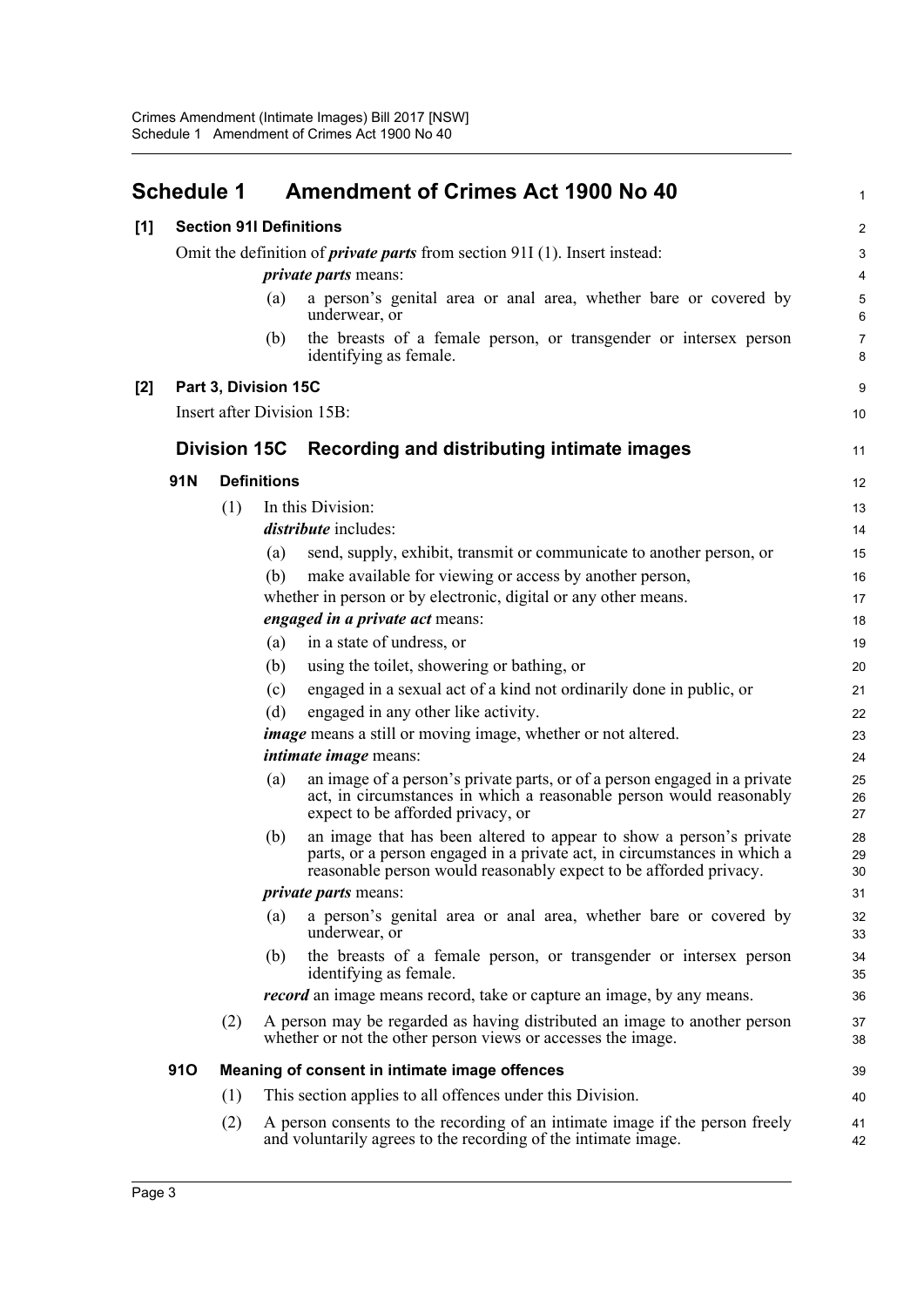(3) A person consents to the distribution of an intimate image if the person freely and voluntarily agrees to the distribution of the intimate image.

- (4) A person who consents to the recording or distribution of an image on a particular occasion is not, by reason only of that fact, to be regarded as having consented to the recording or distribution of that image or any other image on another occasion.
- (5) A person who consents to the distribution of an image to a particular person or in a particular way is not, by reason only of that fact, to be regarded as having consented to the distribution of that image or any other image to another person or in another way.
- (6) A person who distributes an image of himself or herself is not, by reason only of that fact, to be regarded as having consented to any other distribution of the image.
- (7) A person does not consent to the recording or distribution of an intimate image:
	- (a) if the person is under the age of 16 years or does not otherwise have the capacity to consent, including because of cognitive incapacity, or
	- (b) if the person does not have the opportunity to consent because the person is unconscious or asleep, or
	- (c) if the person consents because of threats of force or terror (whether the threats are against, or the terror is instilled in, that person or any other person), or
	- (d) if the person consents because the person is unlawfully detained.
- (8) This section does not limit the grounds on which it may be established that a person does not consent to the recording or distribution of an intimate image.

#### **91P Record intimate image without consent**

- (1) A person who intentionally records an intimate image of another person:
	- (a) without the consent of the person, and
	- (b) knowing the person did not consent to the recording or being reckless as to whether the person consented to the recording,

is guilty of an offence. Maximum penalty: 100 penalty units or imprisonment for 3 years, or both.

(2) A prosecution of a person under the age of 16 years for an offence against this section is not to be commenced without the approval of the Director of Public Prosecutions.

#### **91Q Distribute intimate image without consent**

- (1) A person who intentionally distributes an intimate image of another person:
	- (a) without the consent of the person, and
	- (b) knowing the person did not consent to the distribution or being reckless as to whether the person consented to the distribution,

is guilty of an offence.

Maximum penalty: 100 penalty units or imprisonment for 3 years, or both.

(2) A prosecution of a person under the age of 16 years for an offence against this section is not to be commenced without the approval of the Director of Public Prosecutions.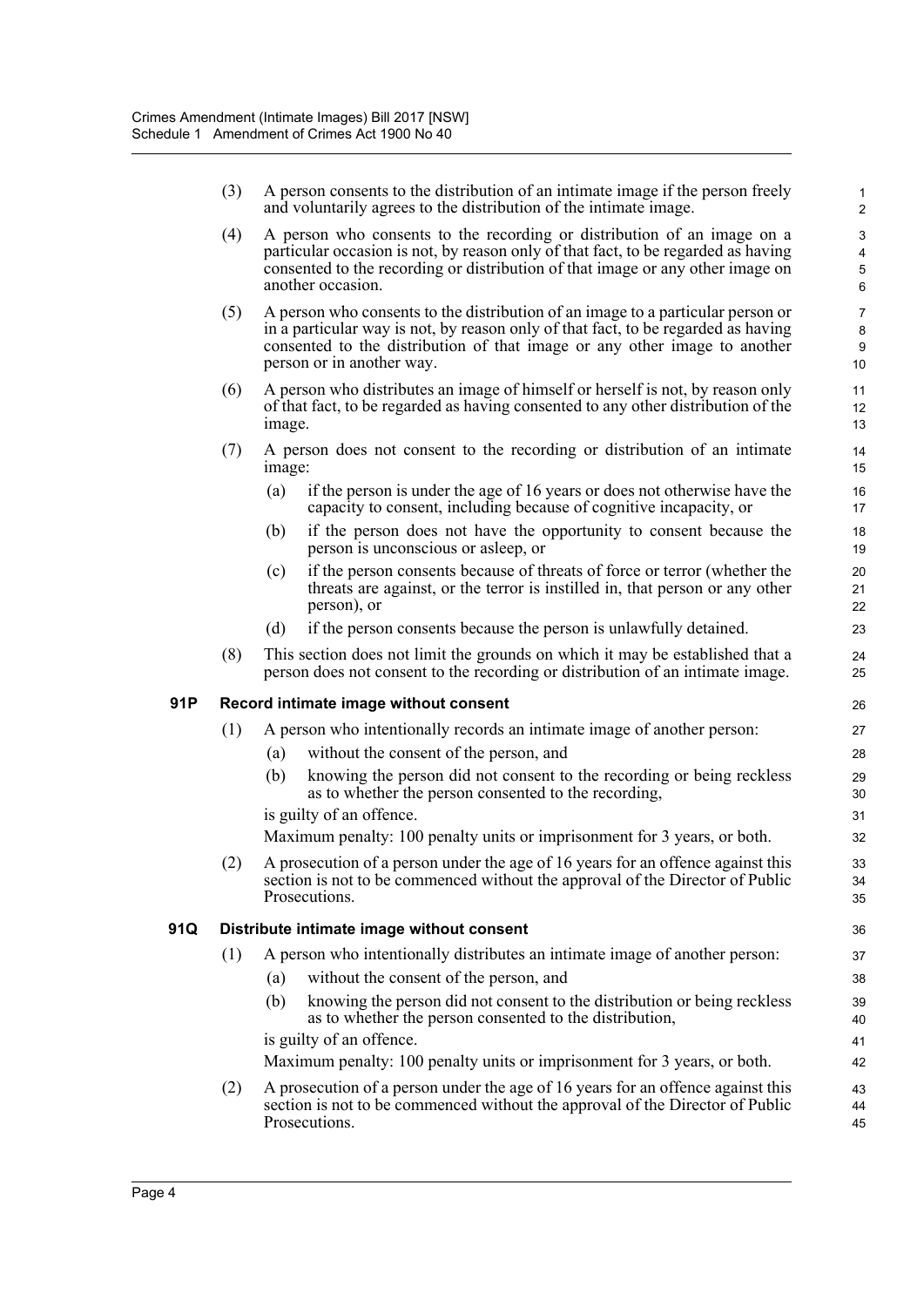| 91R | Threaten to record or distribute intimate image |                                                                                                                                                                                                                                                                                                                      |                                           |  |  |
|-----|-------------------------------------------------|----------------------------------------------------------------------------------------------------------------------------------------------------------------------------------------------------------------------------------------------------------------------------------------------------------------------|-------------------------------------------|--|--|
|     | (1)                                             | A person who threatens to record an intimate image of another person:                                                                                                                                                                                                                                                | $\overline{c}$                            |  |  |
|     |                                                 | without the consent of the other person, and<br>(a)                                                                                                                                                                                                                                                                  | 3                                         |  |  |
|     |                                                 | intending to cause that other person to fear that the threat will be carried<br>(b)<br>out,                                                                                                                                                                                                                          | $\overline{\mathbf{4}}$<br>$\overline{5}$ |  |  |
|     |                                                 | is guilty of an offence.                                                                                                                                                                                                                                                                                             | 6                                         |  |  |
|     |                                                 | Maximum penalty: 100 penalty units or imprisonment for 3 years, or both.                                                                                                                                                                                                                                             | $\overline{7}$                            |  |  |
|     | (2)                                             | A person who threatens to distribute an intimate image of another person:                                                                                                                                                                                                                                            | 8                                         |  |  |
|     |                                                 | without the consent of the other person, and<br>(a)                                                                                                                                                                                                                                                                  | 9                                         |  |  |
|     |                                                 | intending to cause that other person to fear that the threat will be carried<br>(b)<br>out,                                                                                                                                                                                                                          | 10<br>11                                  |  |  |
|     |                                                 | is guilty of an offence.                                                                                                                                                                                                                                                                                             | 12                                        |  |  |
|     |                                                 | Maximum penalty: 100 penalty units or imprisonment for 3 years, or both.                                                                                                                                                                                                                                             | 13                                        |  |  |
|     | (3)                                             | A threat may be made by any conduct, and may be explicit or implicit and<br>conditional or unconditional.                                                                                                                                                                                                            | 14<br>15                                  |  |  |
|     | (4)                                             | A person may threaten to distribute an image whether or not the image exists.                                                                                                                                                                                                                                        | 16                                        |  |  |
|     | (5)                                             | In proceedings for an offence against this section, the prosecution is not<br>required to prove that the person alleged to have been threatened actually<br>feared that the threat would be carried out.                                                                                                             | 17<br>18<br>19                            |  |  |
|     | (6)                                             | A prosecution of a person under the age of 16 years for an offence against this<br>section is not to be commenced without the approval of the Director of Public<br>Prosecutions.                                                                                                                                    | 20<br>21<br>22                            |  |  |
| 91S | Court may order rectification                   |                                                                                                                                                                                                                                                                                                                      |                                           |  |  |
|     | (1)                                             | A court that finds a person guilty of an offence against section 91P or 91Q may<br>order the person to take reasonable actions to remove, retract, recover, delete<br>or destroy any intimate image recorded or distributed by the person in<br>contravention of the section within a period specified by the court. |                                           |  |  |
|     | (2)                                             | A person who, without reasonable excuse, contravenes an order made under<br>this section is guilty of an offence.                                                                                                                                                                                                    |                                           |  |  |
|     |                                                 | Maximum penalty: 50 penalty units or imprisonment for 2 years, or both.                                                                                                                                                                                                                                              |                                           |  |  |
|     | (3)                                             | An offence against this section is a summary offence.                                                                                                                                                                                                                                                                |                                           |  |  |
| 91T | <b>Exceptions</b>                               |                                                                                                                                                                                                                                                                                                                      |                                           |  |  |
|     | (1)                                             | A person does not commit an offence against section 91P or 91Q if:                                                                                                                                                                                                                                                   | 33                                        |  |  |
|     |                                                 | the conduct alleged to constitute the offence was done for a genuine<br>(a)<br>medical or scientific purpose, or                                                                                                                                                                                                     | 34<br>35                                  |  |  |
|     |                                                 | the conduct alleged to constitute the offence was done by a law<br>(b)<br>enforcement officer for a genuine law enforcement purpose, or                                                                                                                                                                              | 36<br>37                                  |  |  |
|     |                                                 | the conduct alleged to constitute the offence was required by a court or<br>(c)<br>otherwise reasonably necessary to be done for the purpose of legal<br>proceedings, or                                                                                                                                             | 38<br>39<br>40                            |  |  |
|     |                                                 | a reasonable person would consider the conduct of the accused person<br>(d)<br>acceptable, having regard to each of the following (to the extent<br>relevant):                                                                                                                                                       | 41<br>42<br>43                            |  |  |
|     |                                                 | (i)<br>the nature and content of the image,                                                                                                                                                                                                                                                                          | 44                                        |  |  |
|     |                                                 |                                                                                                                                                                                                                                                                                                                      |                                           |  |  |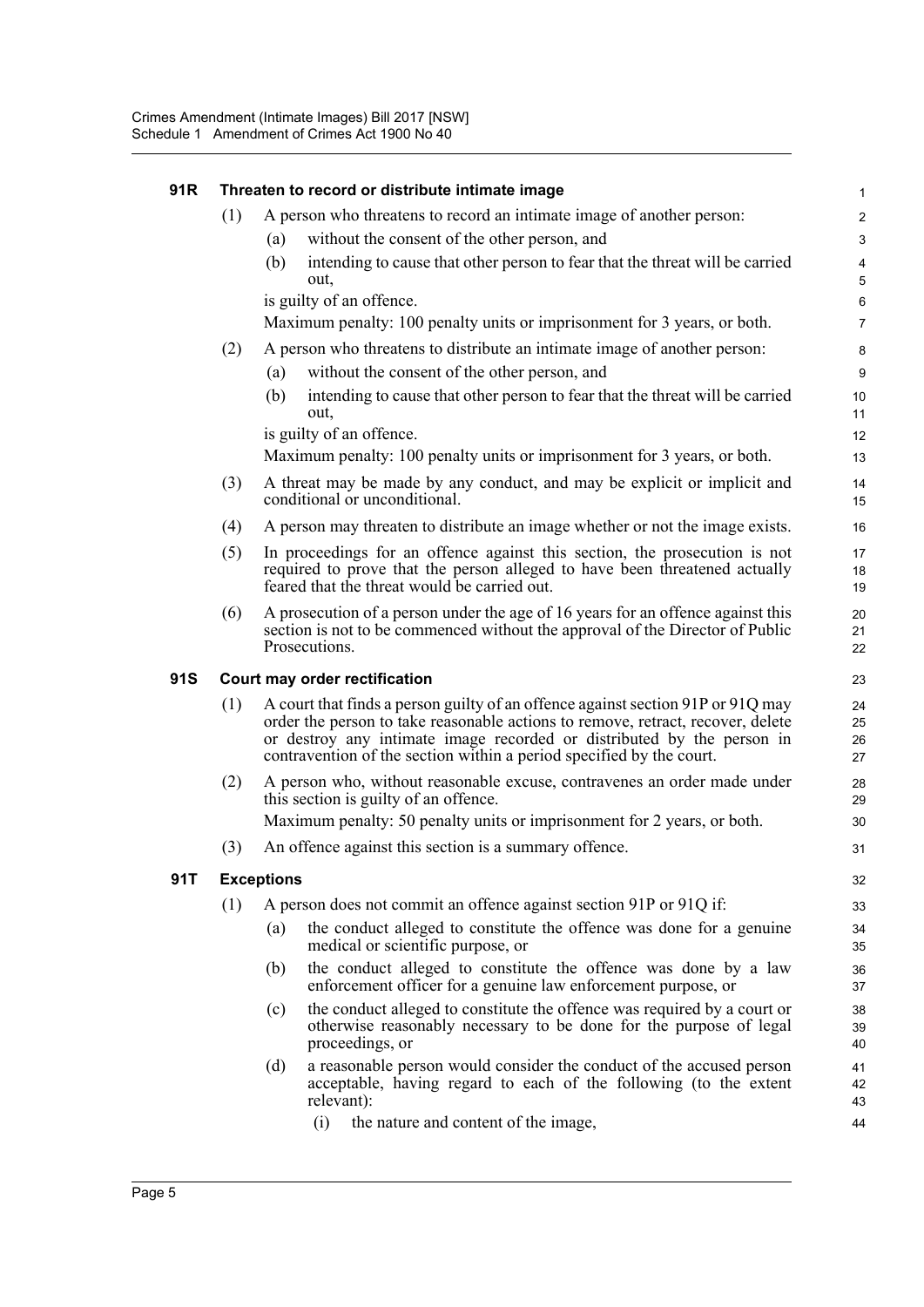|     |     | (11)             | the circumstances in which the image was recorded or<br>distributed,                                                  | 1<br>$\overline{2}$ |
|-----|-----|------------------|-----------------------------------------------------------------------------------------------------------------------|---------------------|
|     |     | (111)            | the age, intellectual capacity, vulnerability or other relevant<br>circumstances of the person depicted in the image, | 3<br>$\overline{4}$ |
|     |     | (1V)             | the degree to which the accused person's actions affect the<br>privacy of the person depicted in the image,           | 5<br>6              |
|     |     | (V)              | the relationship between the accused person and the person<br>depicted in the image.                                  | $\overline{7}$<br>8 |
|     | (2) | In this section: |                                                                                                                       | 9                   |
|     |     |                  | <i>law enforcement officer</i> means a police officer or other person who exercises                                   | 10                  |
|     |     |                  | law enforcement functions under a law of this State, another State, a Territory                                       | 11                  |
|     |     |                  | or the Commonwealth.                                                                                                  | 12                  |
| [3] |     |                  | Section 428B Offences of specific intent to which Part applies                                                        | 13                  |
|     |     |                  | Insert in paragraph (b) of the Table, after the matter relating to section 91:                                        | 14                  |
|     |     |                  | 91P (intentionally record intimate image)                                                                             | 15                  |
|     |     |                  | 91Q (intentionally distribute intimate image)                                                                         | 16                  |